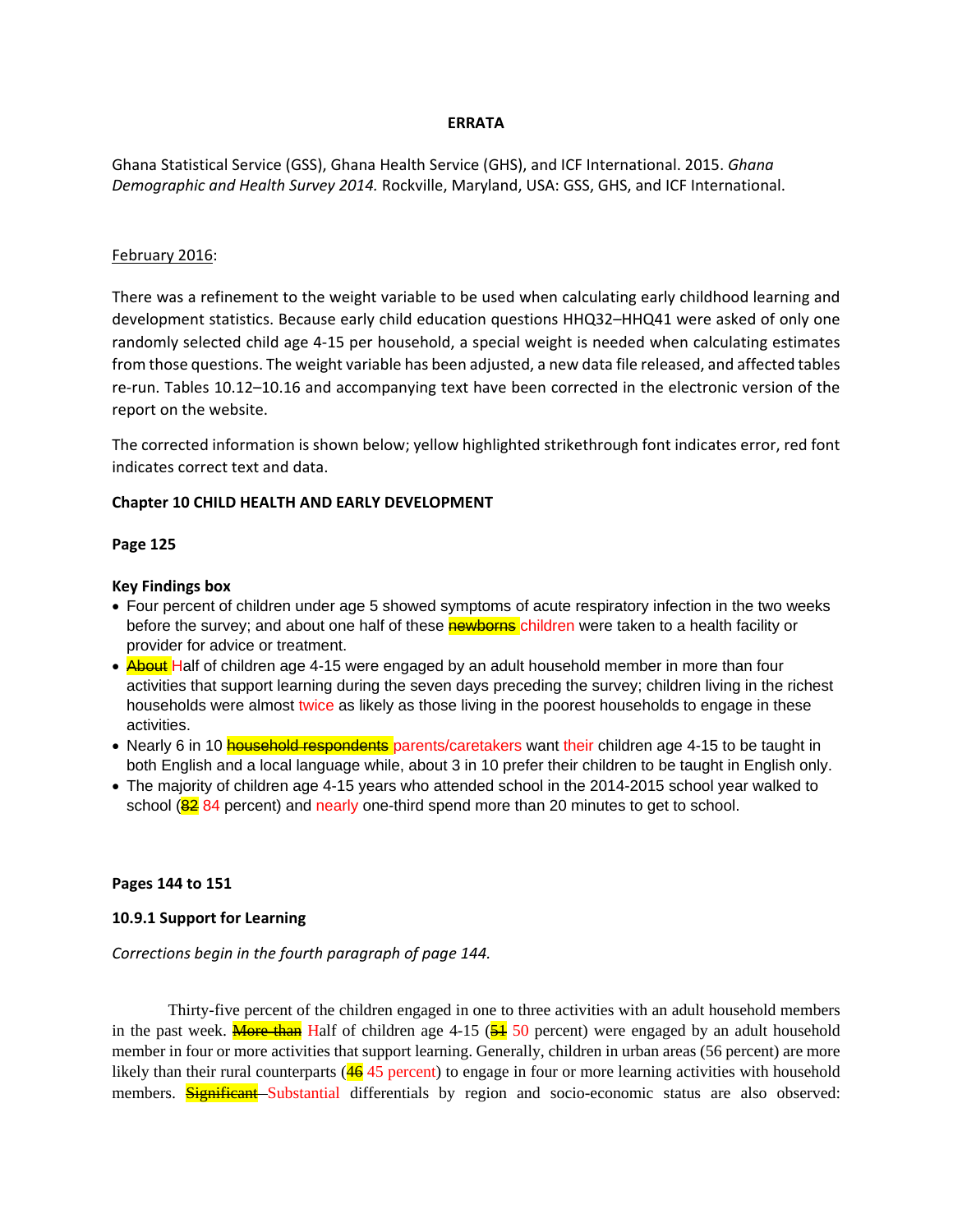engagement of household members in four or more activities with children is highest in Western, Greater Accra, Eastern, **and** Central, and Western regions (55-57 54-57 percent) and lowest in Upper East Northern region (38 percent). While  $\frac{67}{68}$  percent of children living in the richest households get engaged in four or more activities with household members, the proportion of those living in the poorest households is 36 percent. Engagement of household members in activities with children increases with parents'/caretakers' education and increasing wealth. Whereas the mean number of activities for children whose parents have a secondary or higher education is five, that of children whose parents have no education is three.

Some of the activities, such as helping with homework, talking to the child's teacher about progress, participating in parent-teacher and school management committee activities, and providing the child with a lantern, torch, or lamp, only apply to children currently in school. Data in Table 10.12 on activities that promote learning can be recalculated for only those children age 4-15 who attended school during the 2014-2015 school year. In that case, the proportion of children engaged by an adult household member in four or more activities to support learning increased from  $\frac{51}{50}$  percent among all children to  $\frac{58}{57}$  percent among children of the same age attending school (data not shown). However, the percentage of children engaged in one to three activities with an adult household member in the past week is almost the same for all children age 4-15 (35 percent) and for those children age 4-15 who attended school during the 2014-2015 school year (34 percent, data not shown). The mean number of activities that household adult members engage in with children is about four in both groups of children regardless of whether they attended school (data not shown).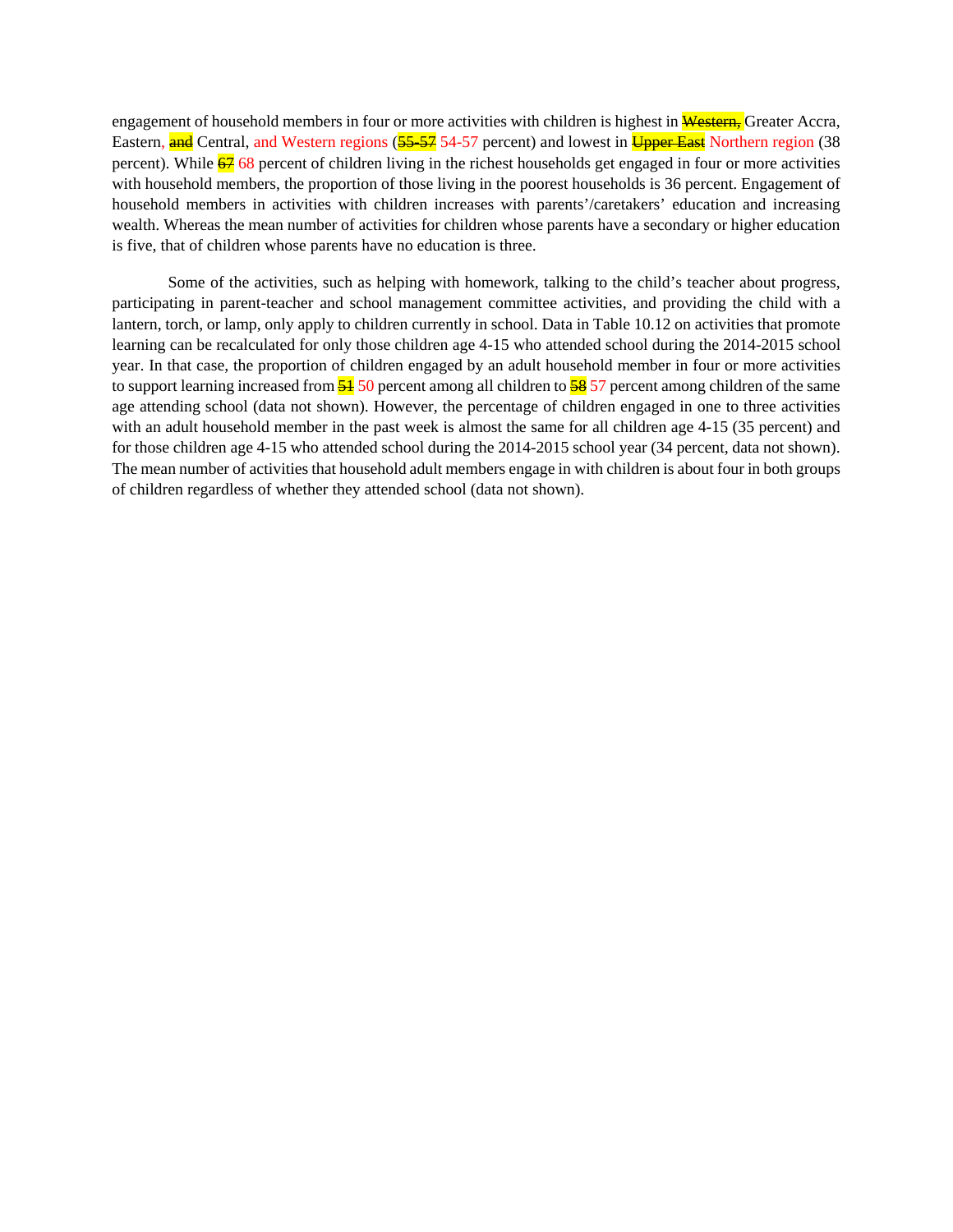## Table 10.12 Activities that promote learning

Percentage of children age 4-15 with whom a household member engaged in activities that promote learning in the past in he seven days, by background characteristics, Ghana 2014

|                              |                     |              | Percentage of children age 4-15 with whom<br>household members engaged in: | Mean number of<br>activities that promote<br>learning that |                                             |            |                                |                |  |  |  |
|------------------------------|---------------------|--------------|----------------------------------------------------------------------------|------------------------------------------------------------|---------------------------------------------|------------|--------------------------------|----------------|--|--|--|
|                              | 1-3 activities that |              | 4+ activities that                                                         |                                                            | household members<br>engaged in with        |            |                                |                |  |  |  |
| Background<br>characteristic | past seven days     |              | promote learning in the promote learning in the<br>past seven days         |                                                            | children age 4-15 in<br>the past seven days |            | Number of children<br>age 4-15 |                |  |  |  |
|                              |                     |              |                                                                            |                                                            |                                             |            |                                |                |  |  |  |
| Age in years                 |                     |              |                                                                            |                                                            |                                             |            |                                |                |  |  |  |
| $4-6$<br>$7-9$               | 34.2<br>32.9        | 33.5<br>33.7 | 46.3<br>55.6                                                               | 45.9<br>53.4                                               | 3.5<br>4.1                                  | 3.4<br>4.0 | 1,637<br>1.618                 | 1,589<br>1,733 |  |  |  |
| $10 - 12$                    | 36.5                | 36.8         | 52.8                                                                       | 51.7                                                       | 3.9                                         |            | 1,461                          | 1,568          |  |  |  |
| $13 - 15$                    | 36.7                | 36.0         | 49.0                                                                       | 48.9                                                       | 3.7                                         |            | 1,487                          | 1,619          |  |  |  |
| Sex                          |                     |              |                                                                            |                                                            |                                             |            |                                |                |  |  |  |
| Male                         | 34.9                | 35.2         | 50.8                                                                       | 49.3                                                       | 3.8                                         | 3.7        | 3,061                          | 3,242          |  |  |  |
| Female                       | <u>35.1</u>         | 34.8         | 51.1                                                                       | 50.8                                                       | 3.8                                         |            | 3,143                          | 3,267          |  |  |  |
| <b>Residence</b>             |                     |              |                                                                            |                                                            |                                             |            |                                |                |  |  |  |
| Urban                        | 34.2                | 33.9         | 56.4                                                                       | 56.3                                                       | 4.2                                         | 4.1        | <del>3.067</del>               | 3,003          |  |  |  |
| Rural                        | 35.8                | 35.9         | 45.6                                                                       | 44.7                                                       | 3.5                                         | 3.4        | 3,137                          | 3,506          |  |  |  |
| Region                       |                     |              |                                                                            |                                                            |                                             |            |                                |                |  |  |  |
| Western                      | 27.7                | 27.2         | 56.5                                                                       | 57.4                                                       | 4.3                                         |            | 633                            | 623            |  |  |  |
| Central                      | 31.9                | 32.3         | 55.4                                                                       | 55.9                                                       | 4.3                                         |            | 638                            | 664            |  |  |  |
| Greater Accra<br>Volta       | 34.6<br>31.3        | 35.6<br>30.8 | 55.6<br>52.8                                                               | 54.2<br>52.3                                               | 3.8<br>3.8                                  | 3.7        | 1,105<br>532                   | 1.064<br>564   |  |  |  |
| Eastern                      | 31.1                | 31.8         | 56.4                                                                       | 55.2                                                       | 4.1                                         | 4.0        | 644                            | 638            |  |  |  |
| Ashanti                      | 41.0                | 40.9         | 48.9                                                                       | 47.8                                                       | 4.1                                         |            | 1,161                          | 1.225          |  |  |  |
| <b>Brong Ahafo</b>           | 34.2                | 32.2         | 46.6                                                                       | 47.4                                                       | 3.3                                         | 3.4        | 548                            | 571            |  |  |  |
| Northern                     | 37.4                | 35.5         | 38.5                                                                       | 38.1                                                       | 2.8                                         | 2.7        | 516                            | 671            |  |  |  |
| <b>Upper East</b>            | 41.7                | 41.9         | 38.3                                                                       | 38.6                                                       | 3.1                                         | 3.2        | 256                            | 290            |  |  |  |
| <b>Upper West</b>            | 46.2                | 46.6         | 41.2                                                                       | 40.1                                                       | 3.2                                         | 3.1        | 473                            | 198            |  |  |  |
| Mother's/father's/           |                     |              |                                                                            |                                                            |                                             |            |                                |                |  |  |  |
| caretaker's education        |                     | 38.8         | 37.2                                                                       | 36.6                                                       |                                             |            |                                |                |  |  |  |
| No education<br>Primary      | 39.6<br>37.6        | 37.0         | 45.6                                                                       | 46.6                                                       | 2.9<br>3.5                                  | 3.6        | 1.749<br>4,063                 | 2,057<br>1,152 |  |  |  |
| Middle/JSS/JHS               | 34.7                | 34.2         | 56.0                                                                       | 56.1                                                       | 4.2                                         |            | 2,450                          | 2,440          |  |  |  |
| Secondary+                   | 24.5                | 25.2         | 69.3                                                                       | 69.5                                                       | 4.8                                         | 4.9        | 941                            | 859            |  |  |  |
| <b>Wealth quintile</b>       |                     |              |                                                                            |                                                            |                                             |            |                                |                |  |  |  |
| Lowest                       | 37.4                | 37.0         | 36.1                                                                       | 36.0                                                       | 2.8                                         |            | 1,154                          | 1,477          |  |  |  |
| Second                       | 36.7                | 36.5         | 44.7                                                                       | 44.9                                                       | 3.4                                         |            | 1,297                          | 1,413          |  |  |  |
| Middle                       | 37.8                | 38.2         | 51.2                                                                       | 51.5                                                       | 4.0                                         |            | 1.324                          | 1,338          |  |  |  |
| Fourth                       | 35.1                | 34.7         | 55.8                                                                       | 55.9                                                       | 4.2                                         | 4.3        | 1,270                          | 1,216          |  |  |  |
| Highest                      | 27.3                | 26.5         | 67.0                                                                       | 67.8                                                       | 4.6                                         |            | <u>1.159</u>                   | 1,064          |  |  |  |
| Total                        | 35.0                | 35.0         | 50.9                                                                       | 50.0                                                       | 3.8                                         |            | 6.204                          | 6,509          |  |  |  |

Note: Total includes one child for whom information on mother's/father's/caretaker's education is missing. 1

<sup>1</sup> Activities include helping with homework, buying or borrowing books to read, taking child to library, taking child to a reading event, talking to child's teacher about child's learning progress, participating in parent teacher association, participating in a school management committee, regularly reading to the child, encouraging the child to read, communicating high expectations to the child, providing the child with a lantern/torch/lamp, relieving the child of some household chores, or other similar activities.

# **10.9.2 Reading, Book Ownership, and Textbook and Reading Materials**

The importance of being able to read is widely accepted. The ability to read is associated with improved quality of life, not only for the individual, but in the case of adults, also for their families and communities. Students who learn to read within the first few years of school have a greater chance of succeeding in and completing primary school.

There is evidence that children benefit most from regular reading that includes sensitive, responsive and language-rich interactional routines (Dickinson et al. 2012). As parents read with children, they have the opportunity for frequent, sensitively tuned, language-rich interactions that draw children into conversations about books, the world, language, and concepts. Allocating time to practice reading is an important way that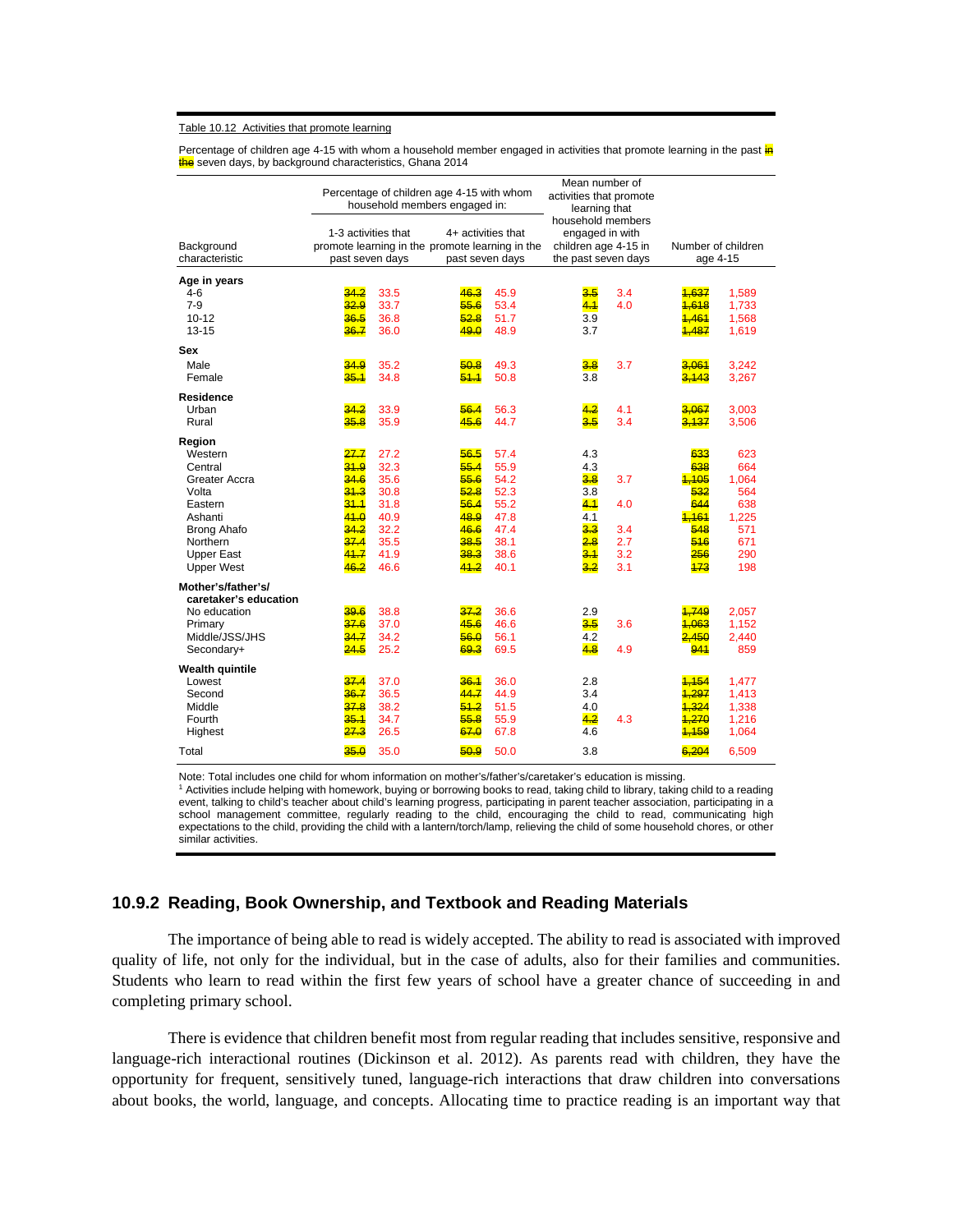parents and other community members can assist with building a child's reading skills. It is important to note that the most fundamental issue **relating** related to the impact of reading on children is reading frequency.

Table 10.13 provides information about the frequency that household members read to children age 4-15 years in the household. Overall, about one-fifth  $\left(\frac{22}{2}\right)$  percent) of children age 4-15 are living in households where a member reads to them a few times a week. About 17 Sixteen percent of children are read by a household member once a week. Fifty-six Fifty-eight percent of the children had no member of the household read to them.

The proportion of urban children who got a member of the household read to them a few times a week is higher than their rural counterparts  $\frac{29}{29}$  percent and 17 percent, respectively) (28 percent and 16 percent, respectively). Regional differences are observed in the proportion of children who live in households where someone reads to them a few times a week, ranging from  $\frac{31}{21}$  29 percent in Greater Accra to  $\frac{11}{11}$  10 percent in Upper West. This percentage increases substantially with parents'/caretakers' education and household wealth.

Table 10.13 also presents information about the availability of children's books and reading materials in the household. Overall,  $\frac{62}{61}$  percent of the children age 4-15 years live in households that had between 1 and 10 children's books and reading materials in the house, 11 percent have 11 to 20 books, and 5 percent had 21 or more books.

However, about one-fifth of children lived in households without any children's books and reading materials. The percentage of children age 4-15 living in households without any children's books and reading materials is highest in Upper West (45 percent) and lowest in Upper East, Central, and Ashanti (14, 15, and 16 percent, respectively).

By urban-rural residence, children in urban areas are more likely than those in rural areas to own books and reading materials and to own more of them. Substantial differences are observed by parent's/caretaker's education, wealth and ownership of books. Nearly one-third of children whose parents have no education (31 percent) have no children's books and reading material at the house compared with 7 percent of children whose parents have a secondary or higher education. A similar pattern is observed by household wealth.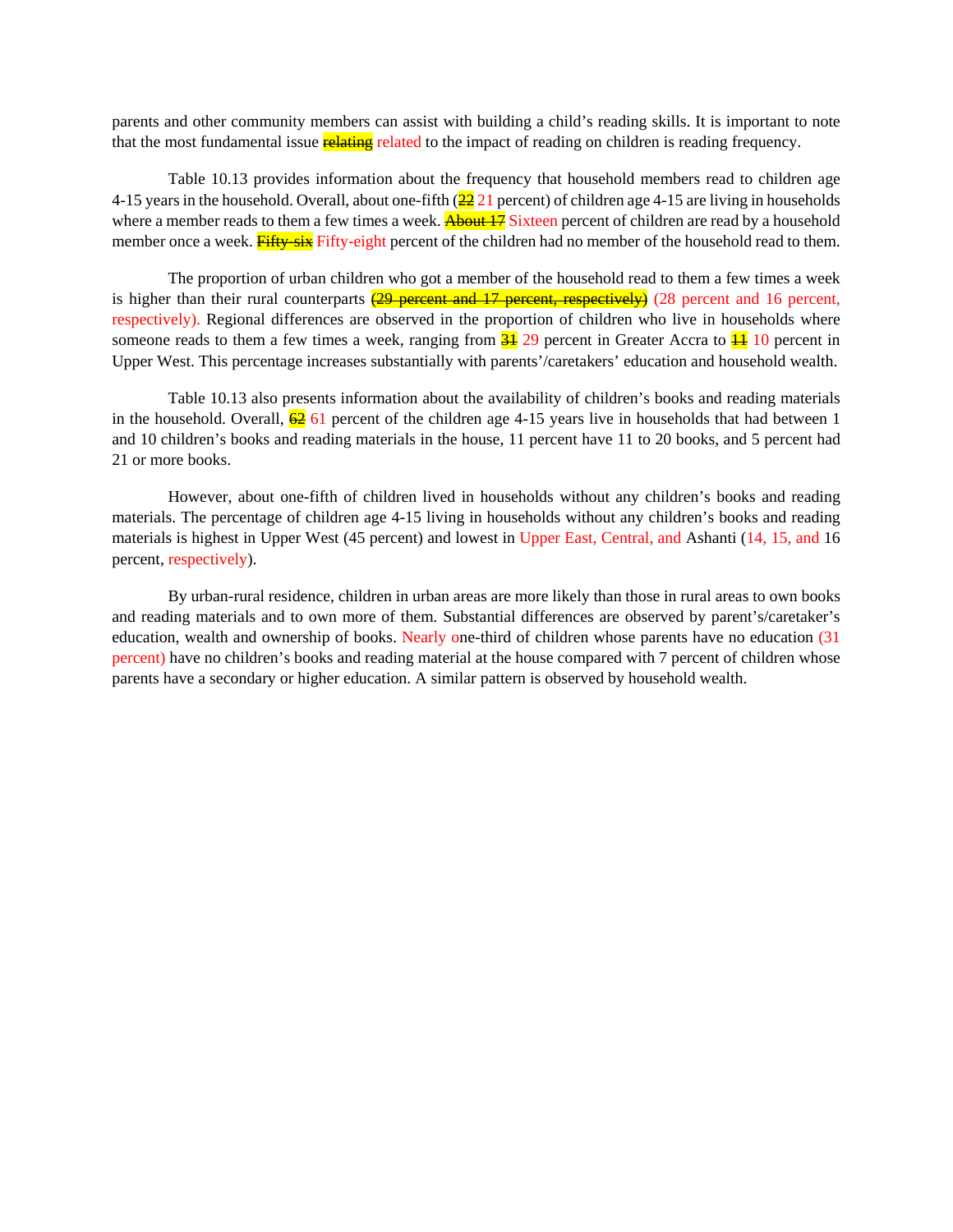#### Table 10.13 Reading and book ownership

Percent distribution of children age 4-15 by how often a household member reads to the child and by the number of children's books and reading materials present in the house at the time of the survey, according to background characteristics, Ghana 2014

| Total<br>100.0<br>100.0<br>100.0<br>1.0                                                                     | Number of<br>children age<br>4-15<br>1.637<br>1.589<br>1.618<br>1,733                                                                                        |
|-------------------------------------------------------------------------------------------------------------|--------------------------------------------------------------------------------------------------------------------------------------------------------------|
|                                                                                                             |                                                                                                                                                              |
|                                                                                                             | <del>1,461</del> 1,568<br><del>1,487</del> 1,619                                                                                                             |
| 100.0<br>100.0                                                                                              | 3.242<br>3.061<br>3,143 3,267                                                                                                                                |
| 0.7<br>100.0<br>1.2<br>100.0                                                                                | 3.003<br>3.067<br>3,137<br>3.506                                                                                                                             |
| 1.1<br>100.0<br>100.0<br>100.0<br>100.0<br>100.0<br>1.0<br>100.0<br>0.9<br>100.0<br>100.0<br>100.0<br>100.0 | 633<br>623<br>638<br>664<br><b>1,105</b><br>.064<br>532<br>564<br>638<br>644<br><b>1,161</b><br>,225<br>548<br>571<br>516<br>671<br>256<br>290<br>173<br>198 |
| 100.0<br>0.4<br>100.0<br>100.0<br>0.2<br>100.0                                                              | 2.057<br>1.749<br>4.063<br>1,152<br>2,450<br>2,440<br>941<br>859                                                                                             |
| 1.5<br>100.0<br>100.0<br>100.0<br>100.0<br>100.0                                                            | 1.154<br>1.477<br>1.297<br>1,413<br>1,324<br>1,338<br><b>1,270</b><br>1,216<br><u>1,159</u><br>1,064<br>6.204 6.509                                          |
|                                                                                                             | 100.0<br>100.0                                                                                                                                               |

Note: Total includes 1 child for whom information on mother's/father's/caretaker's education is missing.

The frequency with which children bring their reading materials home can widen their reading experience. Parents have a vested interest in their child's reading as it holds the key to other areas of learning and life. It is possible to improve student outcomes with materials that support and build students' emerging literacy skills. The more opportunities children have to read stories and other teaching and learning materials, the quicker they will learn to read. Even though the school will take steps to help the children to develop the skills needed to become a confident reader, parents play an important part by supporting and encouraging their children.

Exposure to books in early years plays an essential role in children's emerging ability to interpret the meanings of words and provides the child with greater understanding of the nature of the print. The presence of books is important for later school performance and IQ scores. Evidence suggests that the simple act of providing books to families can increase the frequency of reading and may have beneficial effects on interactions around books (Dickinson et al. 2012). It is possible to improve student outcomes with materials that support and build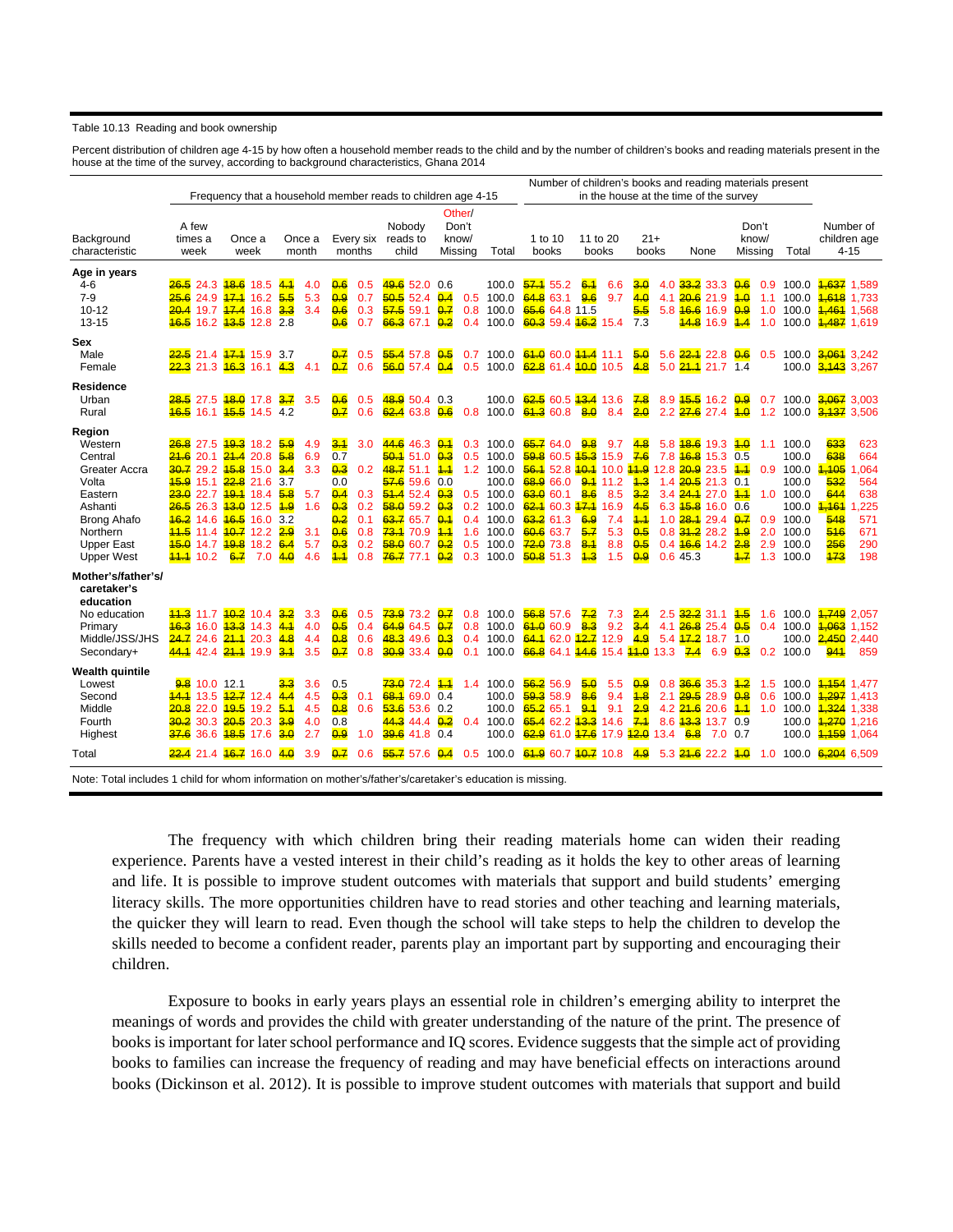students' emerging literacy skills. The more opportunities children have to read stories and other teaching and learning materials, the quicker they will learn to read.

Table 10.14 provides information about how often children bring their textbooks and other reading materials home from school. The data show that  $\frac{18}{17}$  percent of children age 4-15 who were attending school always brought reading materials home, and 17 percent of the children brought reading materials home often and 36 percent sometimes. Almost 3 in 10 children (29 percent) never brought any reading material home from school.

**Irrespective of frequency, y**Younger children (age 4-6) are less likely than the older children (13-15 years) to **always** bring reading materials home. Urban and female children are more likely to bring reading materials home from school frequently than rural and male children. Regional disparities exist with respect to the frequency with which children bring home reading materials. Children in Greater Accra region  $(31 \text{ percent})$ (29 percent) are the most likely to always bring home reading materials, whereas children in Upper West are the least likely to do so (4 percent). Children whose parents have a secondary or higher education and those who live in the wealthiest households are generally more likely than other subgroups to bring home reading materials frequently.

## Table 10.14 Textbooks and reading materials

Among children age 4-15 who attended school during the 2014-2015 school year, percent distribution of the frequency of bringing home textbooks and other reading materials from school, according to background characteristics, Ghana 2014

|                                                                                                           |             | Number of children age<br>4-15 who attended |      |       |                   |           |             |                                                                              |     |              |       |                  |                         |  |
|-----------------------------------------------------------------------------------------------------------|-------------|---------------------------------------------|------|-------|-------------------|-----------|-------------|------------------------------------------------------------------------------|-----|--------------|-------|------------------|-------------------------|--|
| Background                                                                                                |             |                                             |      |       |                   |           |             | Frequency of bringing home textbooks and other reading materials from school |     | Don't        |       |                  | school during the 2014- |  |
| characteristic                                                                                            | Always      |                                             |      | Often |                   | Sometimes |             | Never                                                                        |     | know/Missing | Total | 2015 school year |                         |  |
| Age in years                                                                                              |             |                                             |      |       |                   |           |             |                                                                              |     |              |       |                  |                         |  |
| $4 - 6$                                                                                                   | 16.1        | 16.0                                        | 13.1 |       | 27.8              |           | 42.2        |                                                                              | 0.8 | 0.9          | 100.0 | 1,284            | 1,223                   |  |
| $7-9$                                                                                                     | 17.0        | 16.5                                        | 47.1 | 16.3  | 35.4              | 36.9      | 30.2        | 30.1                                                                         | 0.3 |              | 100.0 | 1,363            | 1,429                   |  |
| $10 - 12$                                                                                                 | 19.6        | 18.7                                        | 47.8 | 17.4  | 37.3              | 38.5      | 24.9        |                                                                              | 0.4 |              | 100.0 | 1,215            | 1,293                   |  |
| $13 - 15$                                                                                                 | <b>19.6</b> | 18.4                                        | 21.3 | 20.9  | 39.3              | 41.4      | <b>18.9</b> | 18.5                                                                         | 0.9 | 0.8          | 100.0 | 1,127            | 1,207                   |  |
| <b>Sex</b>                                                                                                |             |                                             |      |       |                   |           |             |                                                                              |     |              |       |                  |                         |  |
| Male                                                                                                      | 16.2        | 15.3                                        | 46.9 | 16.6  | 34.8              | 36.6      | 31.4        | 30.9                                                                         | 0.7 | 0.6          | 100.0 | 2,465            | 2,555                   |  |
| Female                                                                                                    | 19.7        | 19.4                                        | 17.4 | 17.2  | 34.9              | 35.8      | 27.5        | 27.1                                                                         | 0.5 |              | 100.0 | 2,524            | 2,596                   |  |
| Residence                                                                                                 |             |                                             |      |       |                   |           |             |                                                                              |     |              |       |                  |                         |  |
| Urban                                                                                                     | 24.0        | 23.6                                        | 20.1 | 20.7  | 30.3              | 30.5      | 24.9        | 24.4                                                                         | 0.7 | 0.8          | 100.0 | 2,492            | 2,425                   |  |
| Rural                                                                                                     | 11.9        | 11.8                                        | 14.3 | 13.5  | 39.3              | 41.3      | 34.0        | 33.1                                                                         | 0.5 | 0.4          | 100.0 | 2,497            | 2,727                   |  |
| Region                                                                                                    |             |                                             |      |       |                   |           |             |                                                                              |     |              |       |                  |                         |  |
| Western                                                                                                   | 20.4        | 21.1                                        | 26.9 | 27.6  | 21.2              | 20.6      | 30.6        | 30.1                                                                         | 0.8 | 0.6          | 100.0 | 574              | 560                     |  |
| Central                                                                                                   | 15.7        | 16.3                                        | 49.2 | 17.5  | 46.3              | 48.0      | 18.7        | 18.2                                                                         | 0.0 |              | 100.0 | 346              | 353                     |  |
| Greater Accra                                                                                             | 30.6        | 29.2                                        | 49.5 | 21.5  | 26.5              | 26.2      | 22.8        | 22.2                                                                         | 0.6 | 0.8          | 100.0 | 867              | 824                     |  |
| Volta                                                                                                     | 15.3        | 15.5                                        | 44.4 | 10.5  | 40.1              | 39.9      | 33.3        | 33.9                                                                         | 0.2 |              | 100.0 | 473              | 488                     |  |
| Eastern                                                                                                   | 20.7        | 20.8                                        | 46.4 | 15.3  | 35.2              | 37.5      | 26.7        | 25.5                                                                         | 4.0 | 0.8          | 100.0 | 526              | 515                     |  |
| Ashanti                                                                                                   | 19.0        | 18.9                                        | 21.1 | 20.9  | 35.3              | 35.6      | 24.3        |                                                                              | 0.4 | 0.3          | 100.0 | 973              | 1.009                   |  |
| <b>Brong Ahafo</b>                                                                                        | 40.2        | 10.5                                        | 43.8 | 13.3  | 35.2              | 36.4      | 40.1        | 39.0                                                                         | 0.7 | 0.8          | 100.0 | 464              | 485                     |  |
| Northern                                                                                                  | 4.5         | 4.8                                         | 7.2  | 6.9   | 49.4              | 52.7      | 38.0        | 34.9                                                                         | 0.9 | 0.7          | 100.0 | 412              | 522                     |  |
| <b>Upper East</b>                                                                                         | 40.3        | 9.6                                         | 40.3 | 10.0  | 40.9              | 43.4      | 37.3        | 35.5                                                                         | 4.2 | 1.5          | 100.0 | 210              | 232                     |  |
| <b>Upper West</b>                                                                                         | 4.3         | 4.2                                         | 5.9  | 6.9   | 37.1              | 38.3      | 51.9        | 50.1                                                                         | 0.8 | 0.5          | 100.0 | 144              | 163                     |  |
| Mother's/father's/                                                                                        |             |                                             |      |       |                   |           |             |                                                                              |     |              |       |                  |                         |  |
| caretaker's education                                                                                     | 8.8         | 8.5                                         | 12.7 | 12.1  | 41.8              | 43.5      | 35.8        | 35.2                                                                         | 0.9 | 0.7          | 100.0 | 1,293            | 1,502                   |  |
| No education<br>Primary                                                                                   | 13.1        | 12.7                                        | 44.8 | 14.3  | 41.5              | 43.6      | 29.8        | 28.4                                                                         | 0.7 | 1.0          | 100.0 | 833              | 888                     |  |
| Middle/JSS/JHS                                                                                            | 19.9        | 20.2                                        | 49.2 | 19.8  | 33.5              | 32.9      | 27.2        | 26.8                                                                         | 0.3 | 0.2          | 100.0 | 2,046            | 2,026                   |  |
|                                                                                                           | 32.7        | 33.2                                        | 21.5 | 21.8  | 20.2              | 21.3      | 24.6        | 22.8                                                                         | 0.9 | 0.8          |       |                  | 735                     |  |
| Secondary+                                                                                                |             |                                             |      |       |                   |           |             |                                                                              |     |              | 100.0 | 815              |                         |  |
| <b>Wealth quintile</b>                                                                                    |             |                                             |      |       |                   |           |             |                                                                              |     |              |       |                  |                         |  |
| Lowest                                                                                                    | 6.5         | 6.3                                         | 8.9  | 8.5   | 45.2              | 46.7      | 38.7        | 37.8                                                                         | 0.7 | 0.6          | 100.0 | 879              | 1,103                   |  |
| Second                                                                                                    | 9.2         | 9.7                                         | 43.2 | 13.6  | 42.0              | 42.8      | 35.0        | 33.6                                                                         | 0.6 | 0.3          | 100.0 | 985              | 1,052                   |  |
| Middle                                                                                                    | 15.7        | 15.3                                        | 16.8 | 16.4  | 35.1              | 37.3      | 31.9        | 30.4                                                                         | 0.5 | 0.6          | 100.0 | 1,088            | 1,098                   |  |
| Fourth                                                                                                    | 21.5        | 22.4                                        | 23.2 | 23.2  | 30.7              | 30.6      | 24.0        | 22.9                                                                         | 0.6 | 0.9          | 100.0 | 4,055            | 1,004                   |  |
| Highest                                                                                                   | 35.7        | 37.0                                        | 22.7 | 24.6  | <mark>22.3</mark> | 20.3      | <b>18.6</b> | 17.6                                                                         | 0.7 | 0.5          | 100.0 | <b>982</b>       | 894                     |  |
| Total                                                                                                     | 18.0        | 17.4                                        | 47.2 | 16.9  | 34.8              | 36.2      | 29.4        | 29.0                                                                         | 0.6 |              | 100.0 | 4,989            | 5,152                   |  |
| Note: Total includes one child for whom information on mother's/father's/caretaker's education is missing |             |                                             |      |       |                   |           |             |                                                                              |     |              |       |                  |                         |  |

Note: Total includes one child for whom information on mother's/father's/caretaker's education is missing.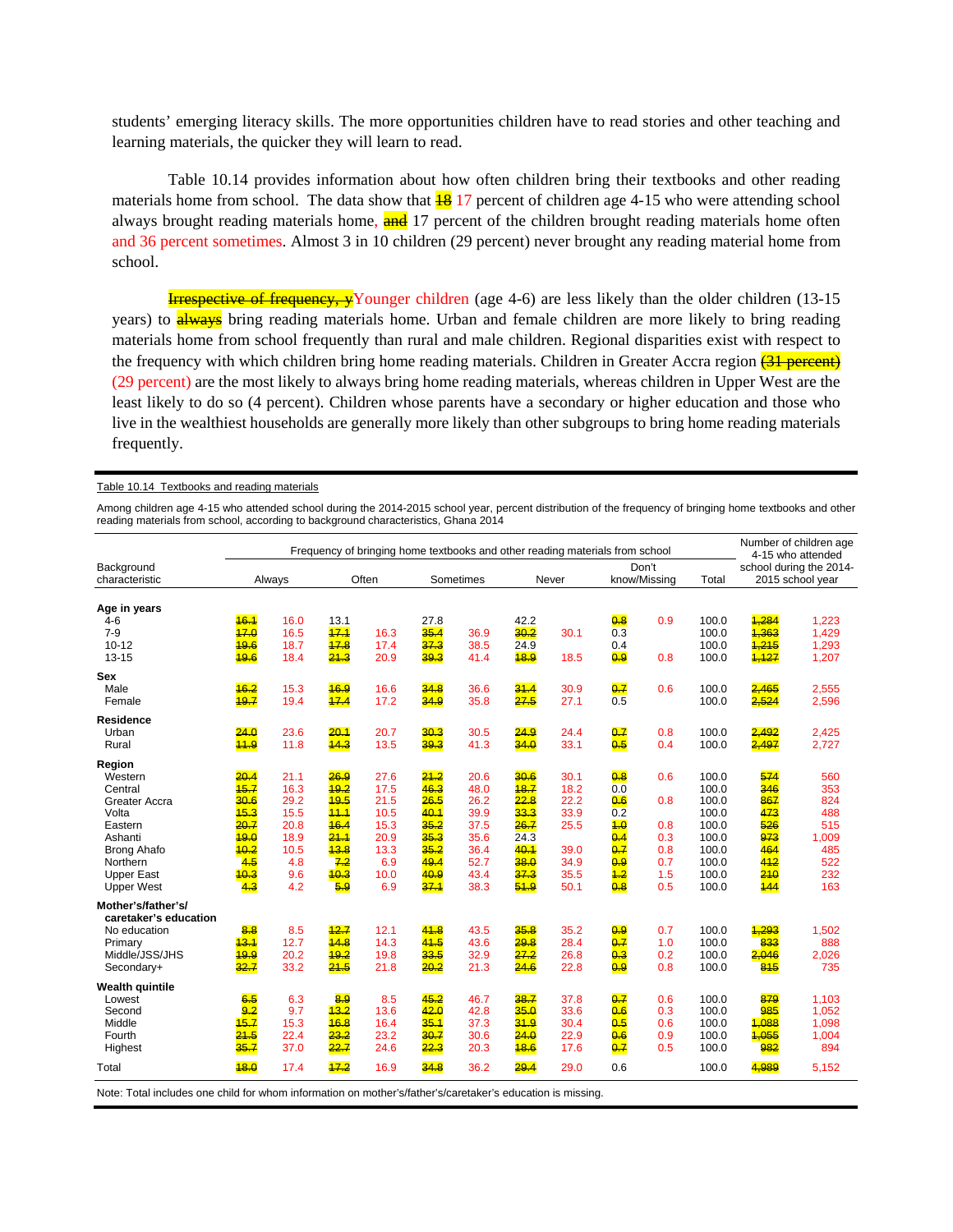## **10.9.3 Language for Education**

The opportunity for children to use their local language has implications for their educational and cognitive development. It is argued that the use of a language other than the child's local language in education threatens their academic development and deprives them of many social advantages. However, formulating and implementing language policies of education in Ghana especially at the lower primary level has been a contentious issue at social and political levels. Parents have expressed different opinions regarding the language of instruction to be used in primary schools in the country. One school of thought suggests the use of English only as the language of instruction, while others have proposed the use of the local languages and yet some think a combination of both the English and local languages will suffice.

In Ghana, the language of instruction at lower primary school level is English combined with the local language, while that of the upper primary is English. For those who propose the use of local languages, using the mother tongue in early education will lead to a better understanding of the curriculum content and to a more positive attitude towards school. However, opponents to this idea think that it will be very costly and also be impossible to draw up a uniform code of instruction as there are more than 40 local languages in the country.

Table 10.15 shows that for 58 56 percent of children age 4-15, **household respondents** parents/caretakers want their children to be taught in both English and a local language, for **35** 36 percent of children **household respondents** parents/caretakers want them to be taught in English only, and for only 6 percent **household** respondents parents/caretakers want children to be taught in a local language only.

The percentage of children living in households where **household respondents** parents/caretakers want them to be taught in both English and a local language is **slightly higher** almost the same in urban than and in rural areas (59 57 percent and 57 56 percent, respectively). <del>'Household respondents'</del> Parents'/caretakers' preference for teaching children in English and a local language is highest among children living in Upper West and Volta regions ( $\frac{70}{6}$  66-68 percent), children whose parents have  $\frac{1}{\alpha}$  secondary or higher primary or more education ( $\frac{60}{60}$  57-58 percent), and those living in the wealthiest households ( $\frac{62}{62}$  60 percent).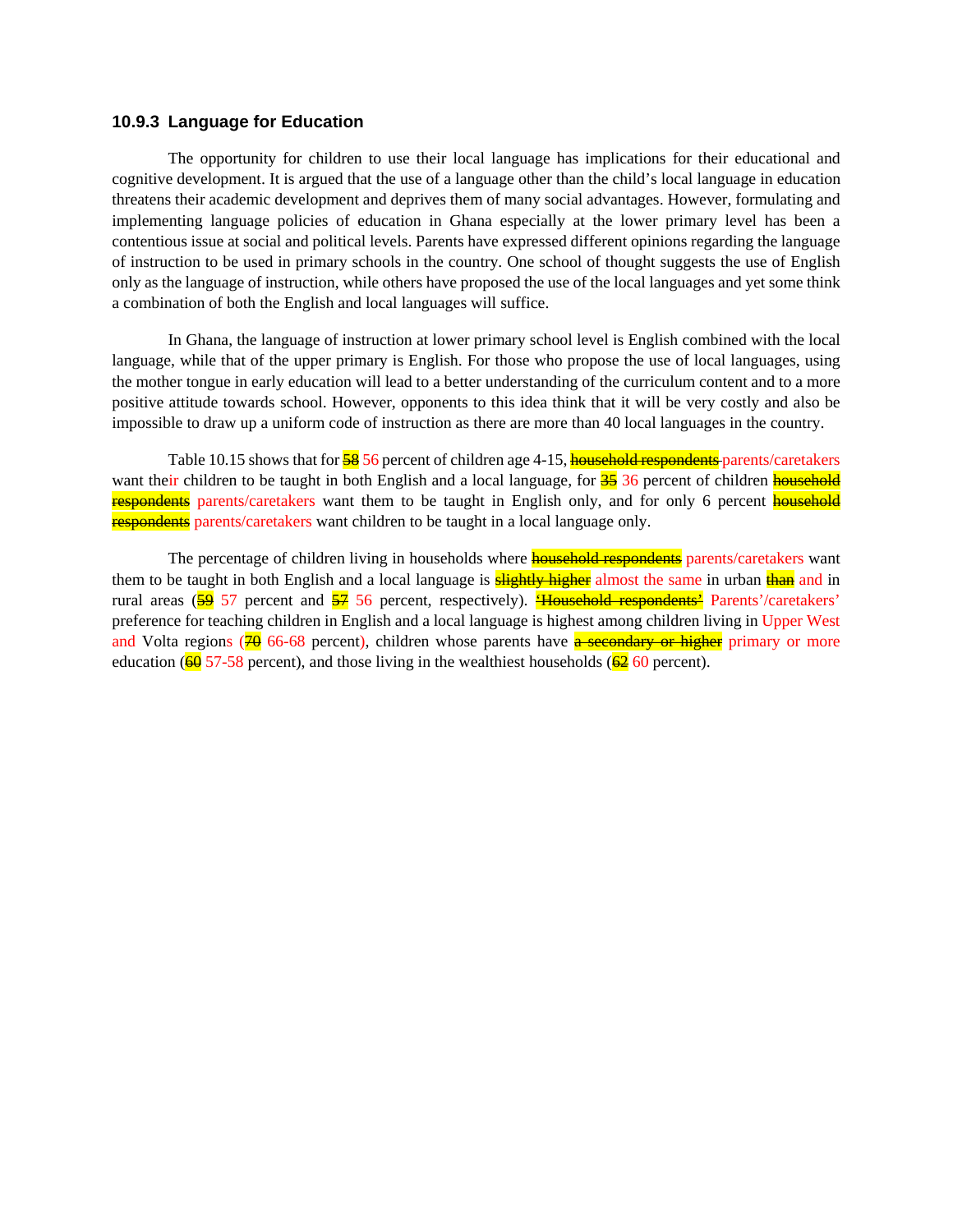## Table 10.15 Language for education

Percent distribution of children age 4-15 by the language in which the <mark>household respondent</mark> parent/caretaker wants <mark>the</mark> their child to be<br>taught in, according to background characteristics, Ghana 2014

|                                             | Language in which the <b>household respondent</b> parent/caretaker wants the their child to |      |         |      |              |                |                  |                       |       |                                |       |
|---------------------------------------------|---------------------------------------------------------------------------------------------|------|---------|------|--------------|----------------|------------------|-----------------------|-------|--------------------------------|-------|
| Background<br>characteristic                | Home language<br>other than English                                                         |      | English |      | be taught in | Both languages |                  | Don't<br>know/Missing | Total | Number of children<br>age 4-15 |       |
| Age in years                                |                                                                                             |      |         |      |              |                |                  |                       |       |                                |       |
| 4-6                                         | 5.2                                                                                         | 5.4  | 35.2    | 36.4 | 57.9         | 56.4           | 4.6              | 1.8                   | 100.0 | 1,637                          | 1,589 |
| $7 - 9$                                     | 5.6                                                                                         | 5.8  | 34.9    | 34.5 | 58.7         | 58.4           | 0.9              | 1.3                   | 100.0 | 1,618                          | 1,733 |
| $10 - 12$                                   | 6.7                                                                                         |      | 34.5    | 36.7 | 57.9         | 55.6           | 1.0              |                       | 100.0 | <b>1,461</b>                   | 1,568 |
| $13 - 15$                                   | 6.5                                                                                         | 6.9  | 34.9    | 36.6 | 57.4         | 55.2           | 1.1              | 1.3                   | 100.0 | <b>1,487</b>                   | 1,619 |
| Sex                                         |                                                                                             |      |         |      |              |                |                  |                       |       |                                |       |
| Male                                        | 6.1                                                                                         | 6.3  | 34.4    | 35.4 | 58.4         | 56.9           | 1.1              | 1.3                   | 100.0 | 3.061                          | 3,242 |
| Female                                      | 5.8                                                                                         | 6.1  | 35.4    | 36.6 | 57.6         | 56.0           | $+2$             | 1.4                   | 100.0 | 3,143                          | 3,267 |
| <b>Residence</b>                            |                                                                                             |      |         |      |              |                |                  |                       |       |                                |       |
| Urban                                       | 8.3                                                                                         | 9.1  | 31.6    | 33.0 | 59.4         | 57.2           | 0.7              |                       | 100.0 | 3,067                          | 3,003 |
| Rural                                       | 3.7                                                                                         |      | 38.1    | 38.6 | 56.6         | 55.8           | 4.6              | 1.9                   | 100.0 | 3,137                          | 3,506 |
| Region                                      |                                                                                             |      |         |      |              |                |                  |                       |       |                                |       |
| Western                                     | 3.6                                                                                         |      | 44.1    | 44.6 | 51.3         | 50.8           | 4.0              | 1.0                   | 100.0 | 633                            | 623   |
| Central                                     | 9.8                                                                                         | 8.9  | 29.2    | 30.8 | 60.4         | 59.8           | 0.6              | 0.5                   | 100.0 | 638                            | 664   |
| Greater Accra                               | 4.6                                                                                         | 4.8  | 31.4    | 33.5 | 63.0         | 60.8           | 4.0              | 0.8                   | 100.0 | <b>1,105</b>                   | 1.064 |
| Volta                                       | 2.2                                                                                         | 2.0  | 27.2    | 29.3 | 69.9         | 68.0           | 0.8              | 0.7                   | 100.0 | 532                            | 564   |
| Eastern                                     | 2.8                                                                                         | 2.7  | 31.8    | 31.5 | 64.2         | 64.3           | $+2$             | 1.5                   | 100.0 | 644                            | 638   |
| Ashanti                                     | 12.8                                                                                        | 14.2 | 33.7    | 34.8 | 53.3         | 50.7           | 0.3              |                       | 100.0 | <b>1,161</b>                   | 1,225 |
| <b>Brong Ahafo</b>                          | 8.7                                                                                         | 10.2 | 53.1    | 53.9 | 37.6         | 34.9           | 0.6              | 0.9                   | 100.0 | 548                            | 571   |
| Northern                                    | 0.9                                                                                         | 0.6  | 35.0    | 36.6 | 60.2         | 57.7           | 4.0              | 5.0                   | 100.0 | 516                            | 671   |
| <b>Upper East</b>                           | 4.5                                                                                         | 1.4  | 36.0    | 34.9 | 60.3         | 61.9           | 2.3              | 1.8                   | 100.0 | 256                            | 290   |
| <b>Upper West</b>                           | 0.8                                                                                         | 0.7  | 28.4    | 28.9 | 66.8         | 66.1           | 4.1              | 4.3                   | 100.0 | <b>173</b>                     | 198   |
| Mother's/father's/<br>caretaker's education |                                                                                             |      |         |      |              |                |                  |                       |       |                                |       |
| No education                                | 5.8                                                                                         | 6.0  | 35.3    | 37.5 | 56.4         | 53.6           | 2.5              | 2.9                   | 100.0 | 1,749                          | 2,057 |
| Primary                                     | 5.2                                                                                         | 6.0  | 36.8    | 35.8 | 56.7         | 56.9           | 4.3              | 1.3                   | 100.0 | 4.063                          | 1,152 |
| Middle/JSS/JHS                              | 6.2                                                                                         | 6.1  | 34.3    | 35.2 | 59.0         | 58.1           | 0.5              |                       | 100.0 | 2,450                          | 2,440 |
| Secondary+                                  | 6.6                                                                                         | 7.1  | 33.3    | 34.9 | 59.9         | 57.8           | 0.2              |                       | 100.0 | 941                            | 859   |
| <b>Wealth quintile</b>                      |                                                                                             |      |         |      |              |                |                  |                       |       |                                |       |
| Lowest                                      | 2.9                                                                                         |      | 37.5    | 38.6 | 56.2         | 54.8           | 3.4              | 3.7                   | 100.0 | 1,154                          | 1,477 |
| Second                                      | 4.6                                                                                         | 4.2  | 38.8    | 39.6 | 55.9         | 55.4           | 0.8              |                       | 100.0 | 1,297                          | 1,413 |
| Middle                                      | 5.9                                                                                         | 7.1  | 35.4    | 35.3 | 57.9         | 56.6           | 0.8              | 1.0                   | 100.0 | 1,324                          | 1,338 |
| Fourth                                      | 8.5                                                                                         | 9.7  | 33.2    | 34.0 | 58.1         | 56.1           | 0.3              | 0.2                   | 100.0 | 1,270                          | 1,216 |
| Highest                                     | 8.0                                                                                         | 8.2  | 29.2    | 30.8 | 62.1         | 60.4           | 0.7              | 0.6                   | 100.0 | <b>1,159</b>                   | 1,064 |
| Total                                       | 6.0                                                                                         | 6.2  | 34.9    | 36.0 | 58.0         | 56.4           | $\overline{1.2}$ | 1.4                   | 100.0 | 6,204                          | 6,509 |

# **10.9.4 Travel to School**

Being able to move from home to school with ease is important for the child. Each day during the school term pupils and their parents travel from home to school in the morning and make the return trip later in the day. Many pupils living close to school walk, with those living farther away travelling mainly by bus or car.

Table 10.16 shows that the majority of children age 4-15 years who attended school in the 2014-2015 school year ( $\frac{82}{84}$  percent) walked to school,  $\frac{15}{13}$  13 percent of the children commuted to school by bus or car, and 2 percent went to school on bicycle. **As expected**. Younger children age 4-6 years are slightly less likely to walk to school than older children  $\frac{78}{81}$  percent compared with  $\frac{83-84}{85-86}$  percent), and more likely to go to school by bus or car (17 percent of children age 4-6 versus 12-13 percent of older children). **Similarly,** Older children age 13-15 are slightly more likely than younger children age 4-6 to go to school by bicycle (3 percent and 1 percent, respectively). To the contrary, younger children age 4-6 are more likely than older children age 13-15 to go to school by bus or car (19 percent versus 13 percent).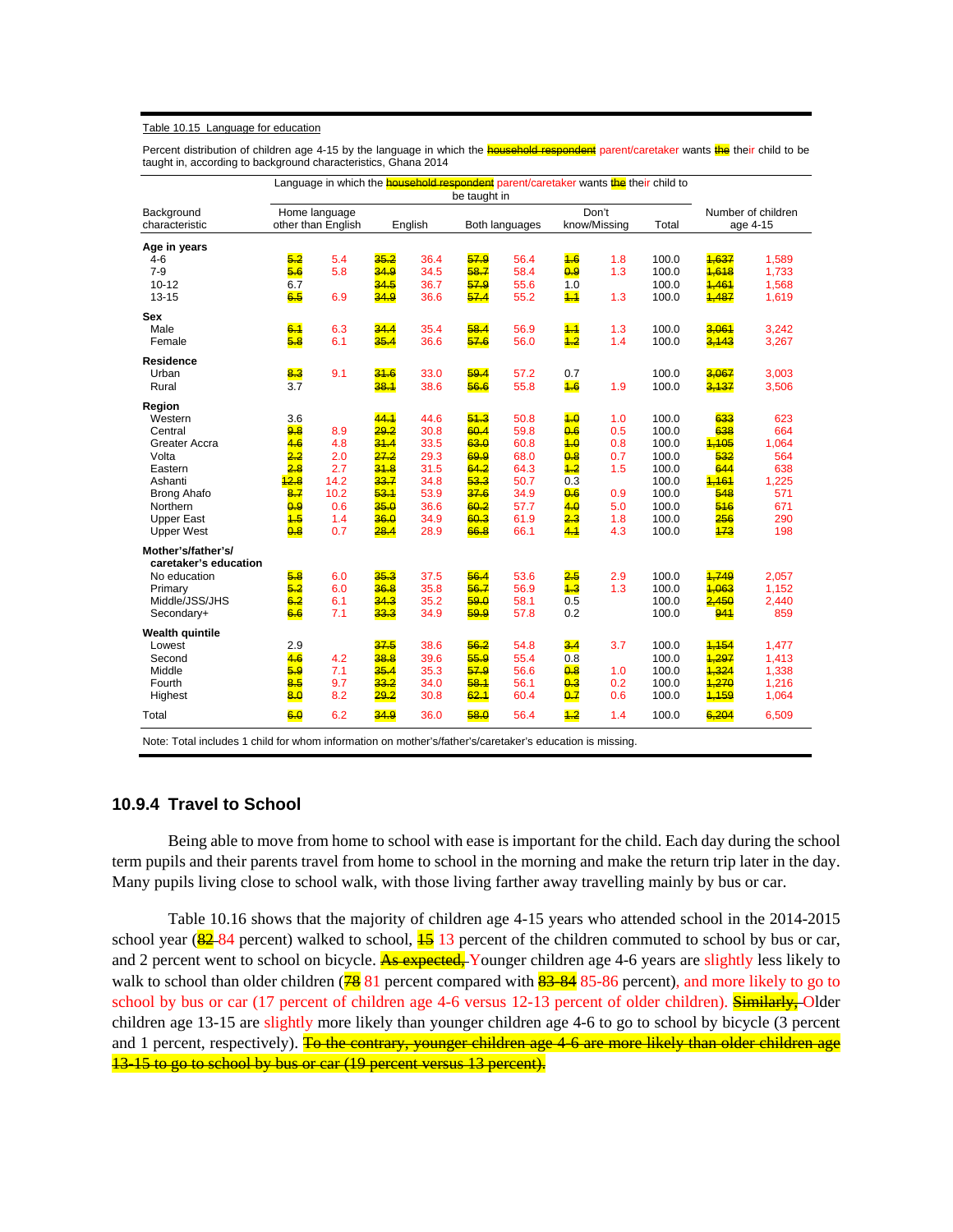In terms of residence, **nearly 9 in 10** 90 percent of children in rural areas and **more than 7 in 10** 77 percent of children in urban areas went to school on foot. Children in Upper West and Northern regions (94-95 percent) are the most likely to walk to school and those in Ashanti and Greater Accra ( $\frac{73}{75}$ -76 percent) are the least likely to do so.

Table 10.16 also shows that children whose parents/caretakers have no education are more likely than those whose parents/caretakers have a secondary or higher education to walk to school  $(93 \text{ and } 63)$  94 and 62 percent, respectively). Similarly, the percentage who walk to school is highest among children from the poorest households (95 percent) and lowest among those living in the wealthiest households ( $\frac{58}{59}$  percent).

The distance between home and school, and the ease with which pupils can access transport to school, often affects a child's ability to attend school regularly. A child who is already tired before beginning classroom activities will find it difficult to comprehend the learning activities. Data show that 68 percent of school children age 4-15 travel for less than 20 minutes to get to school. About one-third spend more than 20 minutes to get to school: 24 percent spend 21-40 minutes, and 8 percent spend more than 40 minutes.

Generally, older children spend a longer time to get to school than younger children. Three-quarters of school children in Brong Ahafo ( $\frac{75}{77}$  percent) traveled to school for less than 20 minutes compared with about half (54 percent) of children in Upper West.